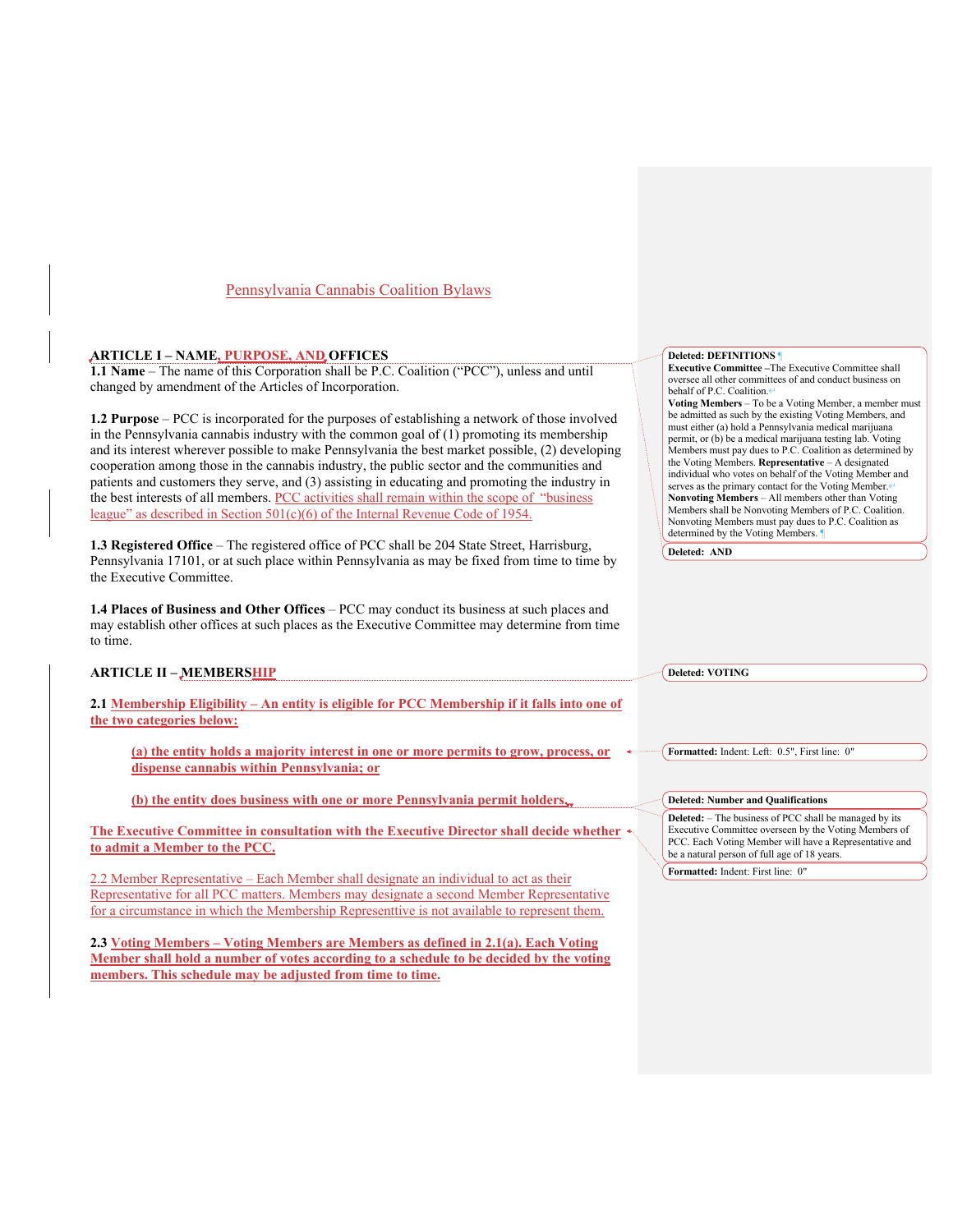**2.4 Powers and Authority** – In addition to the powers and authority expressly conferred upon them by these Bylaws, the Voting Members may exercise all such powers of PCC and do all such lawful acts and things as are not by statute, or by the Articles of Incorporation, or by these Bylaws directed or required to be exercised or done by the Members.

**2.5 Annual and Regular Meetings** – An Annual Meeting of Voting Members shall be held each year at such a time and place as designated by the Executive Committee. In addition to an Annual Meeting, Regular Meetings of the Voting Members may be held at such time and place as designated by the Executive Committee.

**2.5 Special Meetings** – Special meetings of the Voting Members may be called by the Chair or by 25% or more of the Voting Members and shall be held at such time and for such purposes as may be specified in the call for said Special meeting.

**2.6 Quorum** – A simple majority of the Voting Members is necessary to constitute a quorum to transact the of business of the PCC.

**2.7 Voting – Votes of a majority of the Voting Member Representatives present at a meeting at which a quorum is present shall usually constitute official action of the PCC. However,** The Voting Members must vote in a 2/3rds margin in engage in legal action, buy or sell property or borrow money from a financial institution. Any action which may be taken at a meeting of the Voting Members may be taken without a meeting, typically done by electronic voting, setting for the action so taken, and document with the vote count of the Representatives of the Voting members and filed with the Secretary.

**2.8 Notice of Meetings** –The Executive Director shall provide written Notice of any Annual, Regular or Special Meeting of the Voting Members or any change in the time or place of an Annual, Regular or Special Meeting, at least five (5) days prior to the day fixed for such meeting, unless waived in writing by all of the Voting Members.

**2.9 Vacancies** – Each Voting Member may appoint at will their designated Representative by giving written notice to the Executive Director. Vacancies occur from withdrawal of a Voting Member from PCC, or a Voting Member losing its status as Voting Member shall not be filled. Vacancies of Representatives which occur from removal or resignation of a Representative may be filled by the applicable Voting Member which originally appointed the removed or resigned Representative.

**2.10 Member Dues** – The Voting Members shall have the power to specify the amount of dues required to be paid annually, biannually, or quarterly by Voting Members to PCC. The PCC Executive Committee has the power to specify the amount of dues required to be paid annually, biannually, or quarterly by all other Members.

# **ARTICLE III – EXECUTIVE COMMITTEE**

**3.1 Election** – The Executive Committee of PCC shall be chosen annually by the Voting Members, and consist of a *Chair*, Vice-*Chair*, Secretary and Treasurer. Additional officers may

| Deleted: m                                                                                                                                                                                                             |
|------------------------------------------------------------------------------------------------------------------------------------------------------------------------------------------------------------------------|
| Deleted: 4                                                                                                                                                                                                             |
| Deleted: a                                                                                                                                                                                                             |
| Deleted: m                                                                                                                                                                                                             |
| Deleted: in such a                                                                                                                                                                                                     |
| Deleted: shall designate                                                                                                                                                                                               |
| Deleted: a                                                                                                                                                                                                             |
| Deleted: m                                                                                                                                                                                                             |
| Deleted: r                                                                                                                                                                                                             |
| Deleted: m                                                                                                                                                                                                             |
| Deleted: s                                                                                                                                                                                                             |
| Deleted: at such                                                                                                                                                                                                       |
| Deleted: nd places within this Commonwealth, as a majority<br>of the Voting Members shall deem necessary                                                                                                               |
| Deleted: President                                                                                                                                                                                                     |
| <b>Deleted:</b> two (2) or more of the members of the                                                                                                                                                                  |
| Deleted: shall be                                                                                                                                                                                                      |
| Deleted: for                                                                                                                                                                                                           |
| Deleted: the                                                                                                                                                                                                           |
| Deleted: ions                                                                                                                                                                                                          |
| <b>Deleted:</b> , and acts of a majority of the Representatives<br>present at a meeting at which a quorum is present shall<br>constitute official action of the PCC. Any action which $\frac{1}{\sqrt{1-\frac{1}{n}}}$ |
| Deleted: Responsibility - The responsibility of voting                                                                                                                                                                 |
| Deleted: also                                                                                                                                                                                                          |
| Deleted:                                                                                                                                                                                                               |
| <b>Deleted:</b> , or engage in a lobbying campaign outside of $\frac{1}{\sqrt{3}}$                                                                                                                                     |
| Deleted: Secretary                                                                                                                                                                                                     |
| Deleted: n                                                                                                                                                                                                             |
| Deleted: r                                                                                                                                                                                                             |
| Deleted: s                                                                                                                                                                                                             |
| Deleted: m                                                                                                                                                                                                             |
| Deleted: r                                                                                                                                                                                                             |
| Deleted: s                                                                                                                                                                                                             |
| Deleted: m                                                                                                                                                                                                             |
| Deleted: Secretary                                                                                                                                                                                                     |
| Deleted: 1<br>$\overline{(-1)^{4}}$                                                                                                                                                                                    |
| Deleted: 2.10 Admission of Members - The Voting<br>( 5]                                                                                                                                                                |
| Deleted: 1                                                                                                                                                                                                             |
| Deleted: and Nonvoting Members to PCC.                                                                                                                                                                                 |
| Deleted: President                                                                                                                                                                                                     |
| Deleted: President                                                                                                                                                                                                     |
|                                                                                                                                                                                                                        |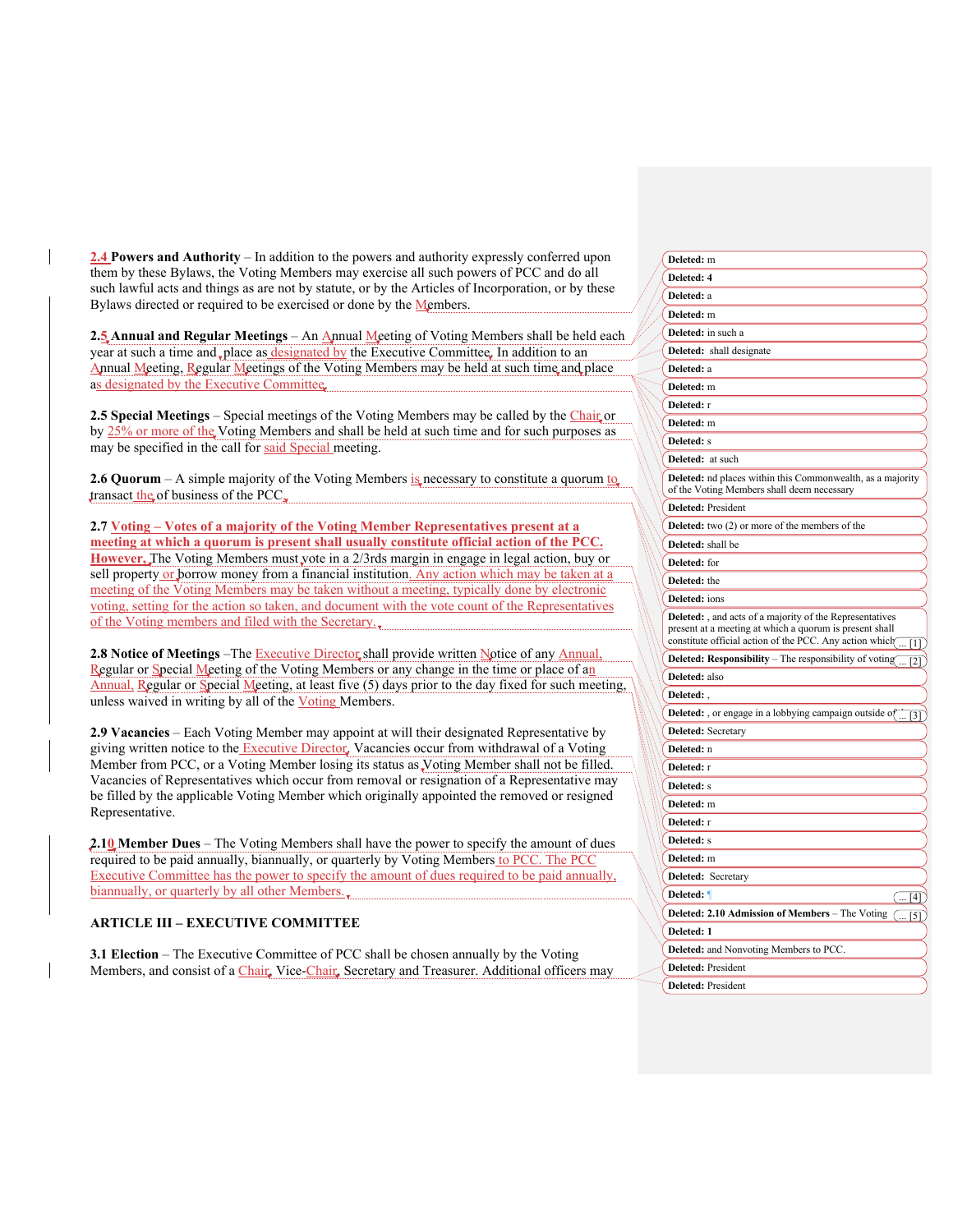be designated upon the affirmative consent of three-quarters of the Voting Members. The election shall occur in December of each year, unless otherwise agreed to by a majority of the Voting Members.

**3.2 Terms** – Upon the initial election, each Executive Committee Member shall be elected for a term of one (1) year. After which, the President shall serve a term of two (2) years, the Vice President shall serve a term of two (2) years, the Treasurer shall serve a term of one (1) year, and the Secretary shall serve a term of one (1) year. After each term, succeeded by the initial terms, has expired, subsequent terms of all Executive Committee Member shall be in length of two (2) years. No Executive Committee Member may serve more than two (2) consecutive terms in the same office but may serve again as an Officer after one (1) year. Immediate past Presidents shall continue to serve as non-voting, ex-officio members of the Executive Committee for six months following the end of their final term.

**3.3 Removal** – Any Executive Committee Member may be removed by the Voting Members for cause or whenever, in its judgment, the best interests of PCC will be served thereby.

**3.4 Vacancies** – If any Executive Committee Member resigns or is removed, the Voting Members may choose a successor or successors, who shall hold office for the remaining term of the applicable Committee Member position.

# **ARTICLE IV – COMMITTEES**

**4.1 Committee Votes: The Executive Director of PCC shall be an ex-officio member of all committees, however he or she may only vote in a situation necessary to break a tie vote. Further, the Executive Committee can vote to dissolve any Additional Committees that are not actively upholding the resolution of that Committee.**

**4.2 Standing Committees** – The standing committees of the PCC are the Executive Committee and the Finance Committee.

4.3 Executive Committee – The Executive Committee shall be chaired by the PCC's Chair and shall consist of the Chair, the Vice-Chair, the Treasurer, the Secretary, and any additional officers designated by section 3.1. The purpose of the Executive Committee is to direct and manage the business affairs of PCC in all cases in which specific directions have been given by the Voting Members and which, for reasons of expediency, cannot be postponed until a full Membership Meeting and to oversee the activities of the Finance Committee and all Additional Committees as outlines in section 4.5.

The Executive Committee may approve any expenditure not explicitly stated in the budget under \$15,000. Any expenditures \$15,001 and above must be approved by the Voting Membership. All material decisions made by the Executive Committee shall be reported to the PCC membership.

**4.4 Finance Committee** – The Finance Committee shall be chaired by the PCC's Treasurer and shall consist of three individuals appointed by the Executive Committee at the recommendation of the Treasurer and Executive Director. The Finance Committee shall be responsible for

**Deleted:**  $15^{th}$ .

**Deleted:** ,



**Deleted:** <#>Corporation's

**Deleted:** <#>Voting Members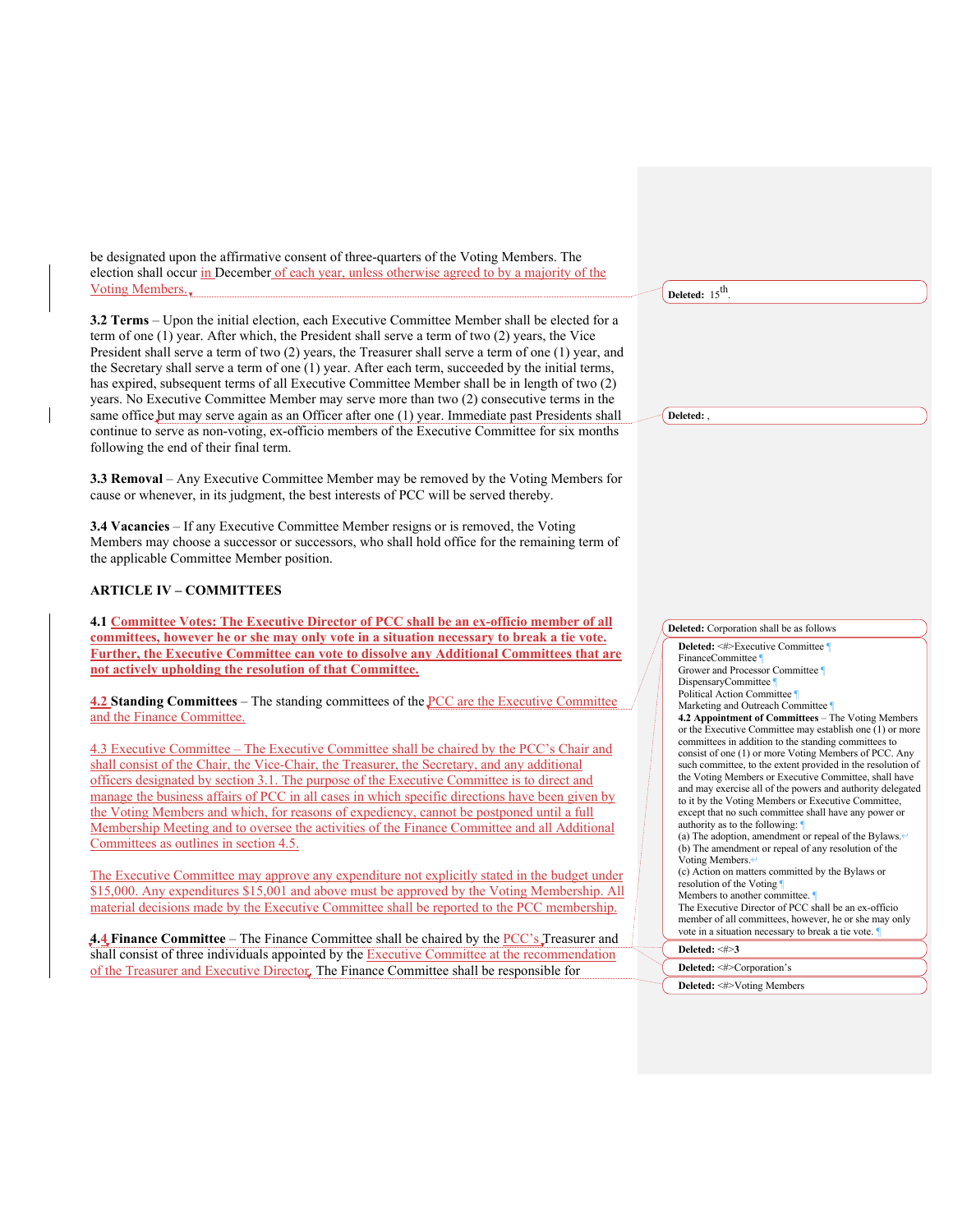developing an annual budget for PCC, which shall be presented and recommended for approval to the Voting Members. The Finance Committee shall be responsible for reviewing and recommending to the Executive Committee policies regarding the business and financial affairs of PCC, for reviewing and recommending to the Executive Committee budgets for special projects not contemplated by the annual budget, for reviewing the monthly statements of income and expenses to ensure their conformity with the annual operation budgets of PCC, for periodically reviewing the financial controls and accounting systems of PCC and recommending changes where appropriate, for engaging an independent book keeper to create monthly statements of income and expenses in addition to any other responsibilities assigned to the committee, and for arranging annually for an independent review of PCC's finances, and for reviewing and presenting to the PCC the results of the independent review. In addition, the Finance Committee shall be delegated the power and authority to approve and authorize the opening of accounts in depository institutions and the designation of the persons entitled to draw upon such accounts and to authorize and expenditure of the funds of PCC that is not within the scope of an annual or special budget previously approved by the Voting Members, provided that such expenditure is not in excess of a dollar amount determined by the Voting Members from time to time.

4.5 Additional Committees – The Voting Members or the Executive Committee may establish committees in addition to the Standing Committees through a Resolution that must be voted on at a meeting where a quorum is present. An Additional Committee can become a Standing Committee but can also be formed ad-hoc for a period of time as specified on the Resolution. Each Additional Committee must consist of three (3) or more Voting Members of the PCC or their representatives. Any such Committee, to the extent provided in the resolution of the Voting Members or Executive Committee, shall have and may exercise all of the powers and authority delegated to it, except that no such committee shall have any power or authority as to the following:

(a) the adoption, amendment, or repeal of the Bylaws.

(b) The amendment of repeal of any resolution of the Voting Members.

(c) Action on matters committee by the Bylaws or resolution of the Voting Members to another committee.

#### **ARTICLE V – INDEMNIFICATION OF OFFICERS, DIRECTORS, EMPLOYEES AND AGENTS**

**5.1 Indemnification –**PCC shall indemnify its employees, Voting Members and Committee Members, and may indemnify any other agents, who is a party to, or is threatened to be made a party to or who is called as a witness in connection with any threatened, pending, or completed action, suit or proceeding, whether civil, criminal, administrative or investigative, including an action by or in the right of PCC, by reason of the fact that he or she is or was a member, employee or agent of PCC, against expenses, including attorneys' fees, judgments, fines and amounts paid in settlement actually and reasonably incurred in connection with such action, suit **Formatted:** Font: TimesNewRomanPSMT

**Deleted: 4.4 Executive Committee** – An Executive Committee shall be chaired by the President. The purpose of the Executive Committee shall be as follows: ¶ A. To oversee the standing committees.

B. During the intervals between board meetings, the Executive Committee shall possess and may exercise all the powers of the PCC in the management and direction of the affairs of PCC in all cases in which specific directions shall not have been given by the PCC and which, for reasons of expediency, cannot be postponed until a full PCC meeting. All such action shall be reported to the PCC membership. C. To set the agenda for the meetings of the Board of Directors.

D. The Executive Committee may approve any expenditure not explicitly stated in the budget under \$15,000. Any expenditures \$15,001 and above must be approved by the PCC Voting Members.

**Deleted:** m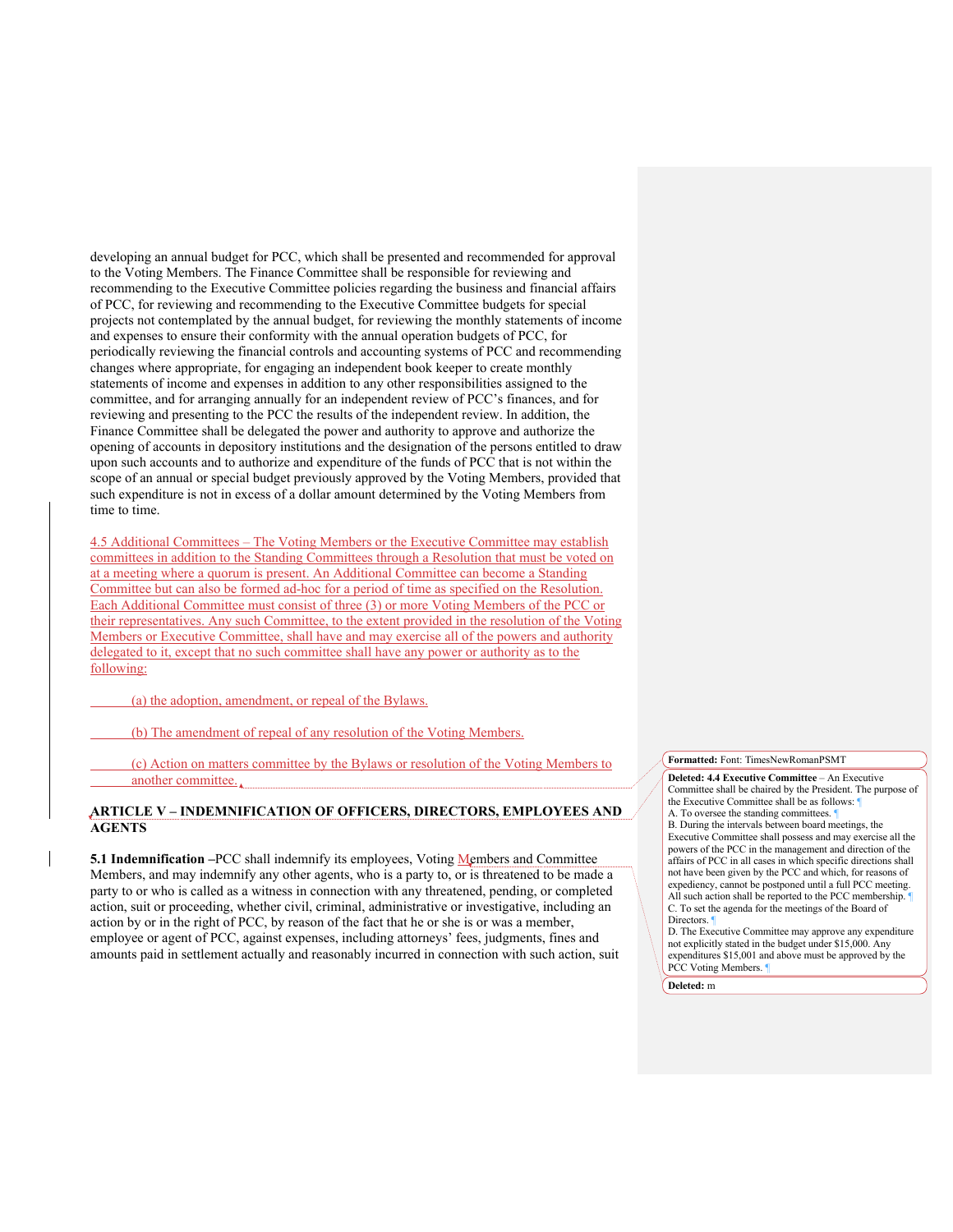or proceeding unless the act or failure to act giving rise to the claim for indemnification is determined by a court to have constituted willful misconduct or recklessness.

**5.2 Not Exclusive** – The indemnification and advancement of expenses provided by, or granted pursuant to, this Article V shall not be deemed exclusive of any other rights to which those seeking indemnification or advancement of expenses may be entitled under any Bylaw, agreement, contract, vote of members or pursuant to the direction, howsoever embodied, of any court of competent jurisdiction. It is the policy of PCC that indemnification of, and advancement of expenses to, employees, and members of PCC shall be made to the fullest extent permitted by law for acts or omissions occurring within the scope of the employee, or member's duties under these Bylaws.

**5.3 Expenses** –PCC may pay expenses incurred by an employee or member and may pay expenses incurred by any other agent, in defending a civil or criminal action, suit or proceeding in advance of the final disposition of such action, suit or proceeding upon receipt of an undertaking by or on behalf of such person to repay such amount if it shall ultimately be determined that he is not entitled to be indemnified by PCC.

### **ARTICLE VI – BOOKS AND RECORDS**

**6.1 Records** –PCC shall keep an original or duplicate record of the proceedings of PCC and of its committees, the original or a copy of its Bylaws, including all amendments or alterations thereto to date, certified by the Secretary, and original or a duplicate membership register, giving the names of the details of the membership of each. PCC shall also keep appropriate, complete and accurate books or records of its financial accounts. The records provided for herein shall be kept at either the registered office of PCC in this Commonwealth, or at its principal place of business wherever situated.

**6.2 Access to Records** –Every Voting Member shall, upon written demand stating the purpose thereof, have a right to examine the records of PCC, in person or by agent or attorney, during usual business hours and with reasonable notice, and to make copies or extracts therefrom. A proper purpose shall mean a purpose reasonably related to the interest of such person as a Voting Member of PCC.

In every instance where an attorney or other agent shall be the person who seeks the right to inspection, the demand shall be accompanied by a power of attorney or such other writing which authorizes the attorney or other agent to so act on behalf of the Voting Member. The demand shall be directed to PCC at its registered office in this Commonwealth or at its principal place of business.

#### **ARTICLE VII – TRANSACTION OF BUSINESS**

**7.1 Real Property** –PCC shall make no purchase of real property or sell, mortgage, lease away or otherwise dispose of its real property unless authorized by a vote of two-thirds (2/3) of the members of the Voting Members, except that whenever there are twenty-two (22) or more Voting Members, the vote of a majority of the members in office shall be sufficient.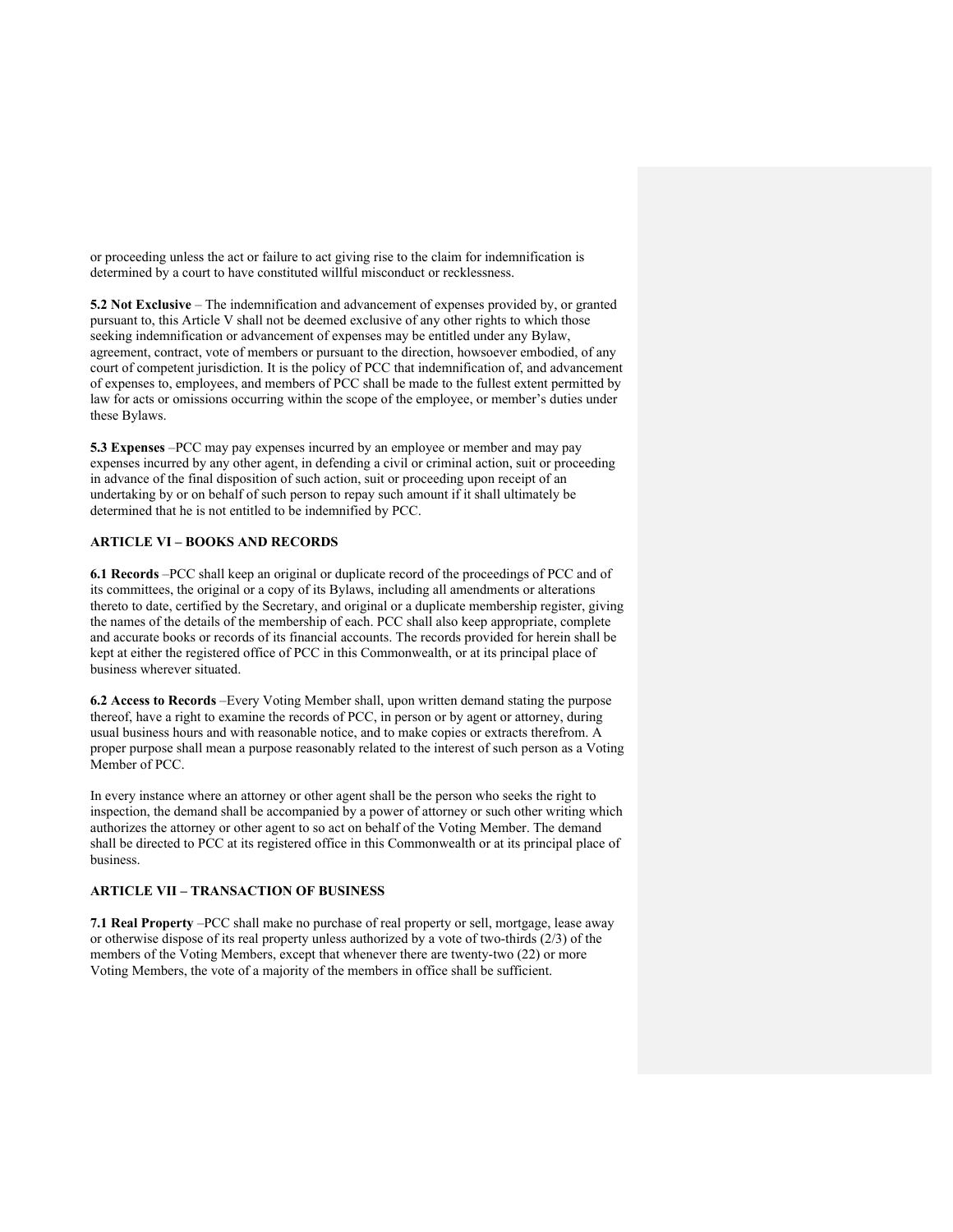**7.2 Fees and Prices** – Whenever the lawful activities of PCC involve, among other things, the charging of fees or prices for its services or products, it shall have the right to receive such income and, in so doing, may make an incidental profit. All such incidental profits shall be applied to the maintenance and operation of the lawful activities of PCC and in no case shall be divided or distributed in any manner whatsoever among the Membership of PCC.

**7.3 Disbursements** – All checks or demands for money and notes of PCC shall be signed by any one (1) employee of PCC in which the Voting Members or the Executive Committee may, from time to time, designate.

### **ARTICLE VIII – ANNUAL REPORT**

**8.1 Annual Report** – The Executive Committee shall present annually to the members a report showing in appropriate detail the following:

(a) The assets and liabilities of PCC as of the end of the fiscal year immediately preceding the date of the report.

(b) An analysis of the aging of account payable and receivable balances.

(c) The principal changes in assets and liabilities during the year immediately preceding the date of the report.

(d) The revenue or receipts, both unrestricted and restricted to particular purposes, for the year immediately preceding the date of the report.

(e) The expenses or disbursements, for both general and restricted purposes, during the year immediately preceding the date of the report.

(f) The number of members of the PCC as of the date of the report, together with a statement of increase or decrease in such number during the year immediately preceding the date of the report, and a statement of the place where the names and addresses of the current members may be found.

(g) An annual program report describing services provided to its constituency.

(h) A forward-looking strategic plan outlining the activities, priorities, and services provided to its constituency.

#### **ARTICLE IX – NOTICES**

**9.1 Notice** – Whenever written notice is required to be given to any Voting Member, it may be given either personally or by sending a copy thereof by first class mail, facsimile, electronic mail, postage prepaid, to the address appearing on the books of PCC. If the notice is sent by mail, it shall be deemed to have been given to the person entitled thereto when deposited in the United States mail. A notice of meeting shall specify the place, day and hour of the meeting and any other information required by statute or these Bylaws.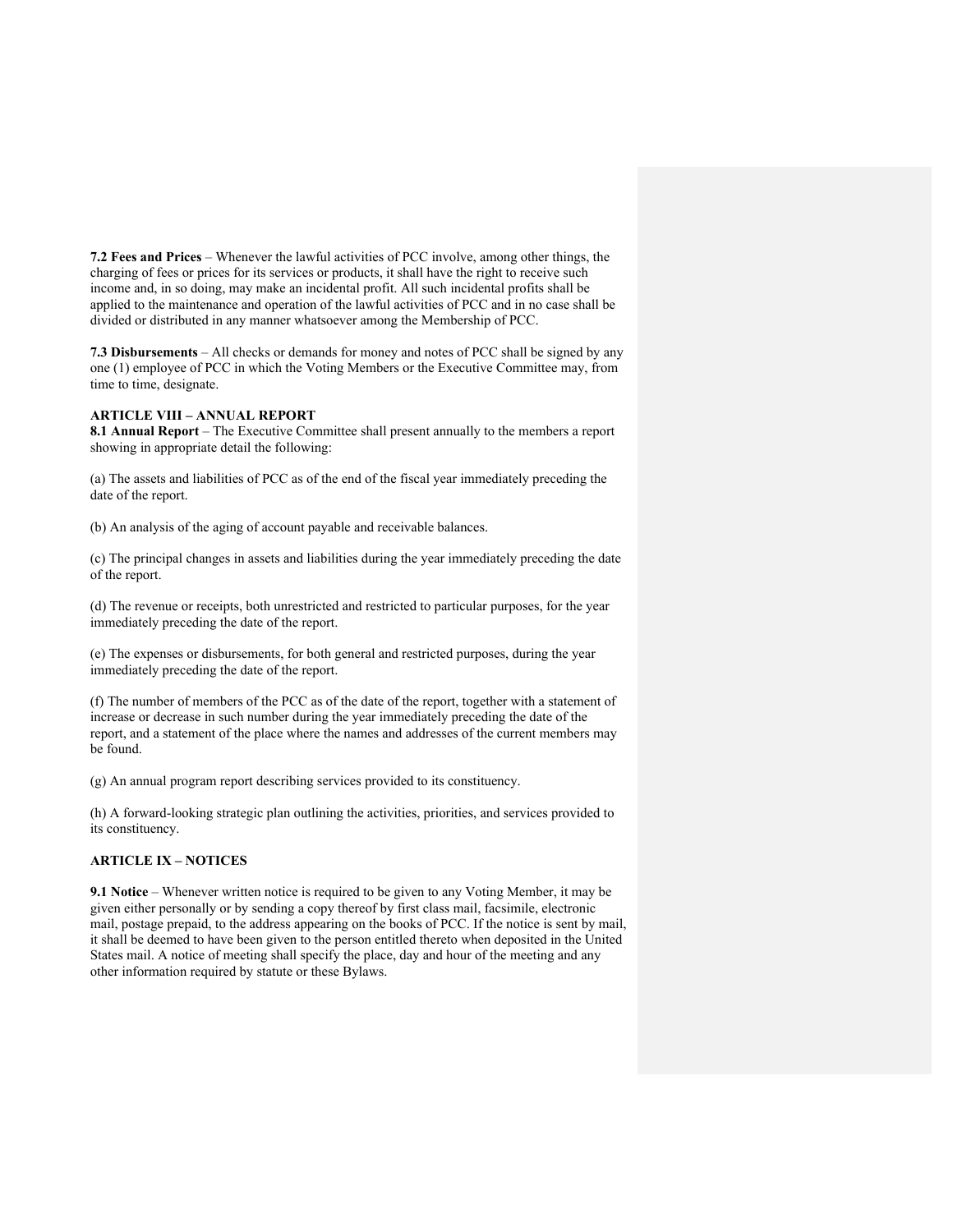**9.2 Waiver of Notice** – Whenever any written notice is required to be given under the provisions of the statute or under the Articles or Bylaws of PCC, a waiver thereof in writing, signed by the person or persons entitled to such notice, whether before or after the time stated therein, shall be deemed equivalent to the giving of such notice.

# **ARTICLE X – MISCELLANEOUS PROVISIONS**

**10.1 Fiscal Year** – The fiscal year of PCC shall commence January 1 and end December 31.

**10.2 Non-Profit** –No part of the net earnings of PCC shall inure to the benefit of, or distributable to its trustees, directors, officers or other private persons, except that PCC shall be authorized and empowered to pay reasonable compensation for services rendered and to make payments and distributions in furtherance of Section 501(c)(6) purposes. Notwithstanding any other provision of these articles, PCC shall not carry on any other activities not permitted to be carried on by an organization exempt from Federal Income Tax under Section  $501(c)(6)$  of the Internal Revenue Code (or corresponding section of any future Federal Tax code).

**10.3 Dissolution** – Upon the dissolution of the PCC, the Executive Committee shall, after paying or making provision for the payment of all of the liabilities of PCC, dispose of all of the assets of PCC exclusively for the purposes of PCC in such manner, or to such organization or organizations organized and operated exclusively for charitable, educational, religious, or scientific purposes, as shall at the time qualify as an exempt organization or organizations under Section 501(c)(3) or Section 501(c)(6) of the Internal Revenue Code of 1954 (or the corresponding provision of any future United States Internal Revenue Law), as the Executive Committee shall determine.

### **ARTICLE XI – AMENDMENTS**

**11.1 Amendments** – These Bylaws other than Article II, may be adopted, amended or repealed by the vote of a majority of the Voting Members either by written or ballot, or at any Regular or Special Meeting duly convened after notice to the members of that purpose, unless such notice is properly waived.

On January \_\_\_, 2022 The above Bylaws are hereby adopted by the Voting Members as the Bylaws of the P.C. Coalition.

| Deleted: r                                                                                                               |
|--------------------------------------------------------------------------------------------------------------------------|
| Deleted: s                                                                                                               |
| Deleted: m                                                                                                               |
| Deleted: Any amendment or repeal of a provision in Article<br>II should require a two-thirds vote of the Voting Members. |
| <b>Deleted:</b> Board of Directors                                                                                       |